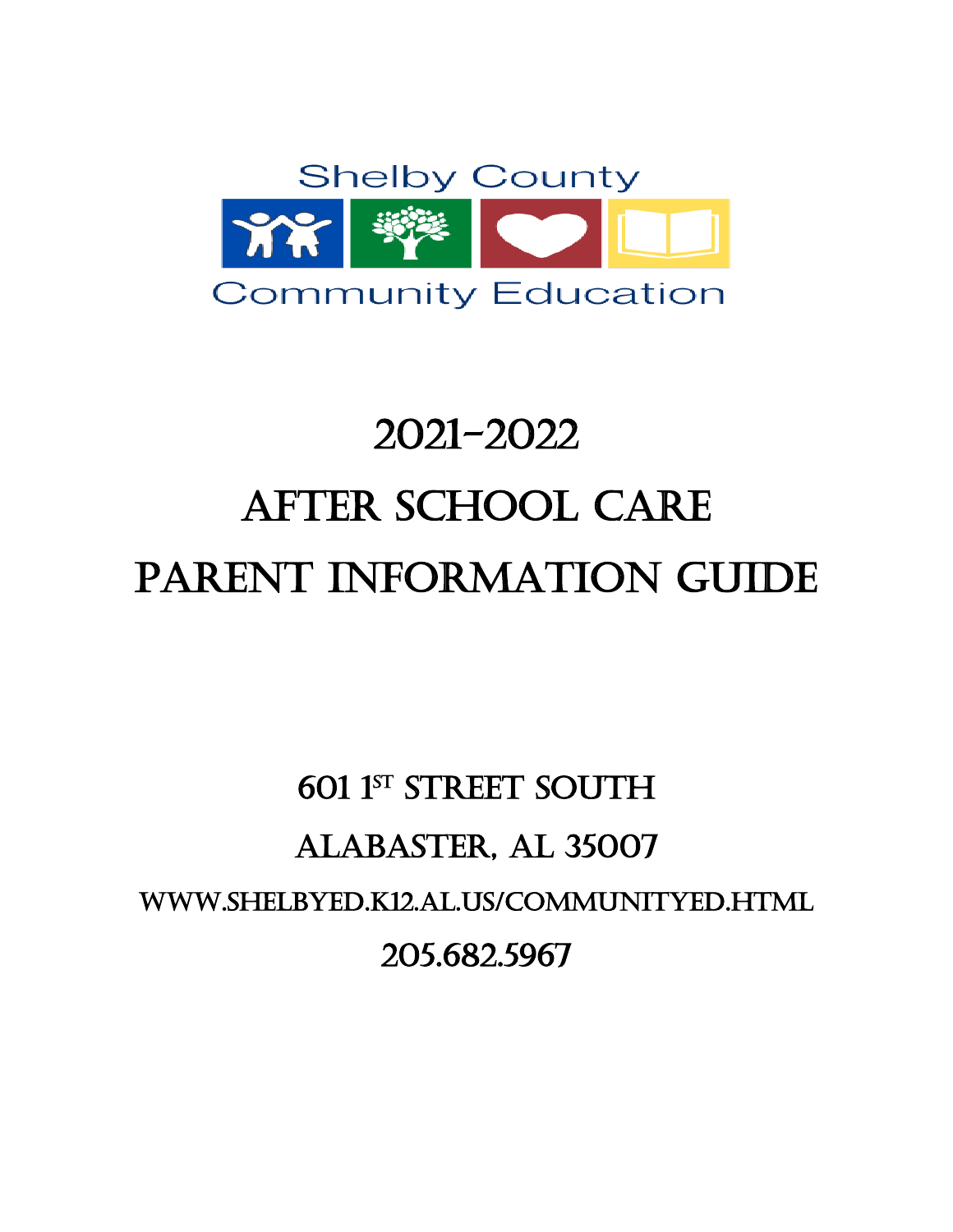#### **ABOUT US**

**Our After School Care Program is for students ages \*PreK-5th in Shelby County elementary and intermediate schools. After School Care is open Monday-Friday from 3:00pm until 6:00pm on regular school days. We offer a snack and a wide array of activities, including homework time, arts and crafts, games, gym and playground time and a low 15 to 1 student to counselor ratio. Our goal is to provide a safe, fun and caring environment to foster physical, emotional and social growth in each child.** 

**Enrichment classes are available for an additional cost at various schools. For a current listing of classes and additional information, visit our website**.

**\****For a PreK student to be eligible for After School Care, they must be enrolled in the PreK program at a Shelby County School.*

*The After School Care Program reserves the right to cap any site that has reached capacity as well as enforce a registration deadline for the safety of our students. Please see Parent Information Guide for more information about our program*

#### **ADMINISTRATIVE CONTACT LIST**

| Kay Dummier, Adult Enrichment Manager | 682-5843 |
|---------------------------------------|----------|
| Janet Gulledge, Enrichment Manager    | 682-5941 |
| <b>Bobbie McCullers, Bookkeeper</b>   | 682-5967 |
| <b>Robin Neal, Activities Manager</b> | 682-5939 |
| Rhonda Schaefer, Program Manager      | 682-5959 |
| Sarah Shaneyfelt, RN, Nurse Manager   | 682-5966 |
| <b>Cindy Warner, Supervisor</b>       | 682-7084 |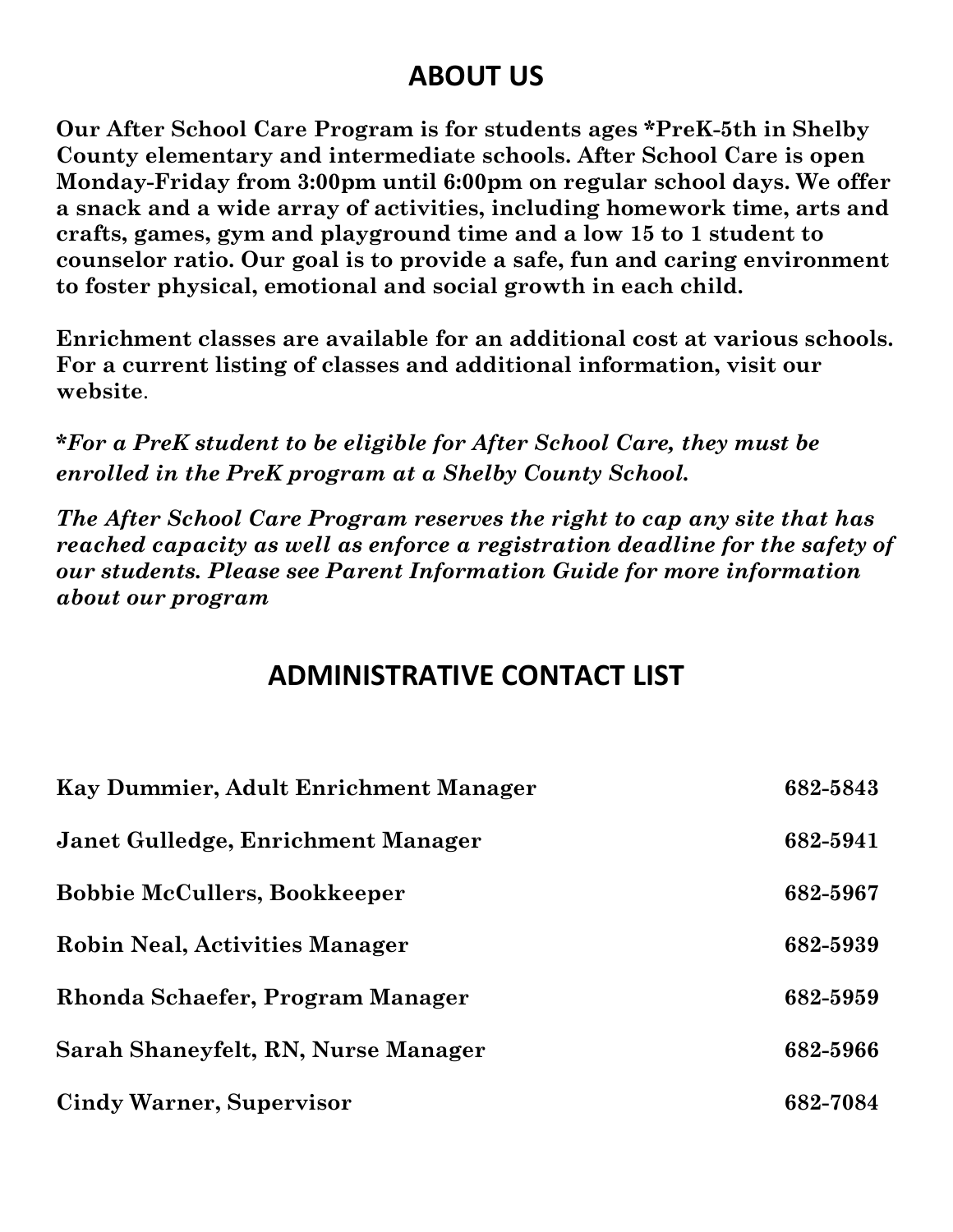#### **Following are a list of dates that After School Care will not be open:**

- September 6 Labor Day
- October 8 Students not in school
- October 11 Students not in school
- November 11 Veterans Day
- November 22–26 Thanksgiving Break
- December 16 Early Dismissal
- December 17–January 2 Christmas Break
- January 3–January 7 Students not in school (Remote Learning)
- January 10 Students not in school
- January 17 M.L. King, Jr. Birthday
- February 21 Students not in school
- March 11 Students not in school
- March 28–April 1 Spring Break
- April 15 Students not in school (Remote Learning)
- May 26 Early Dismissal, Last Day of School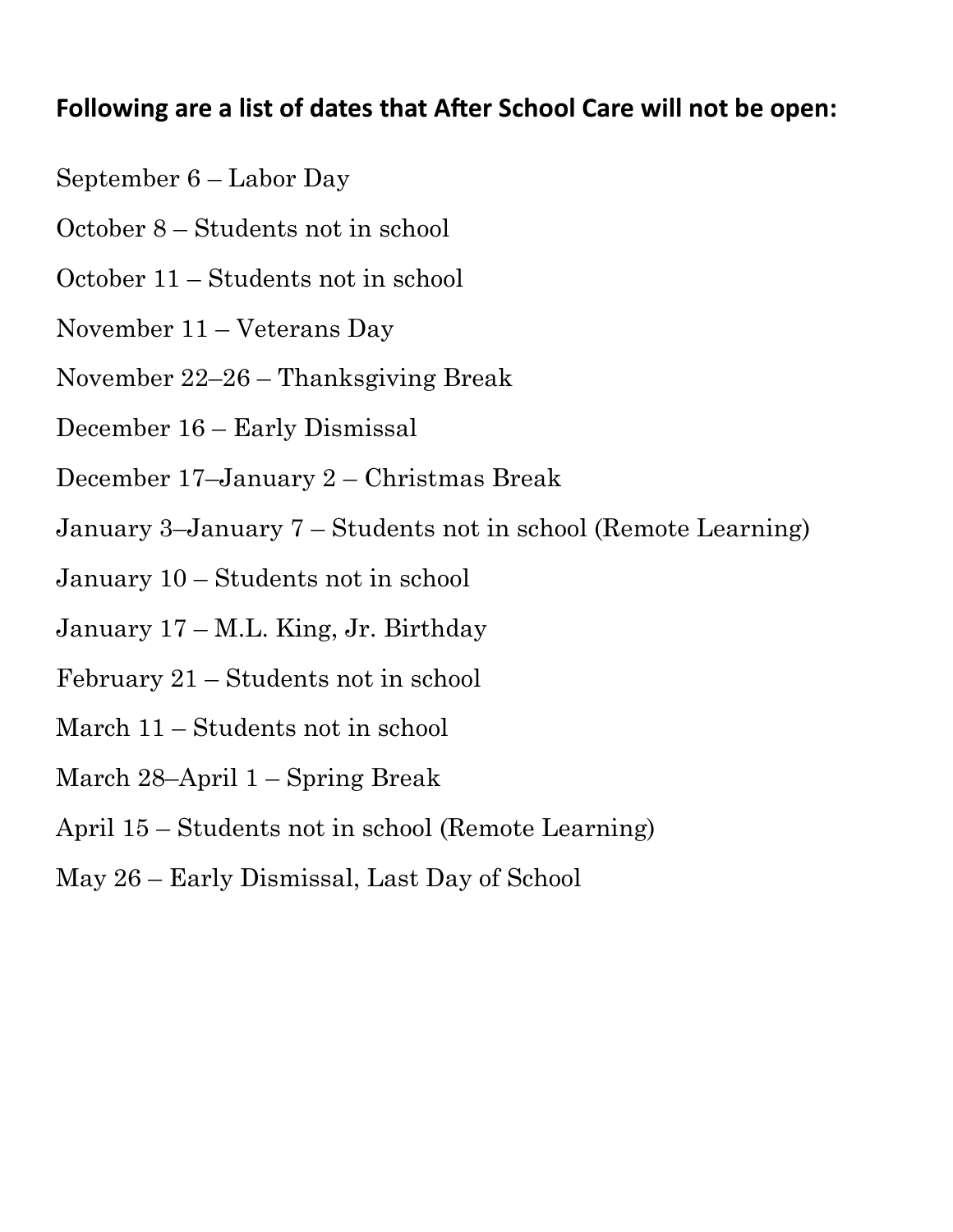#### **AFTER SCHOOL CARE SITES and NUMBERS**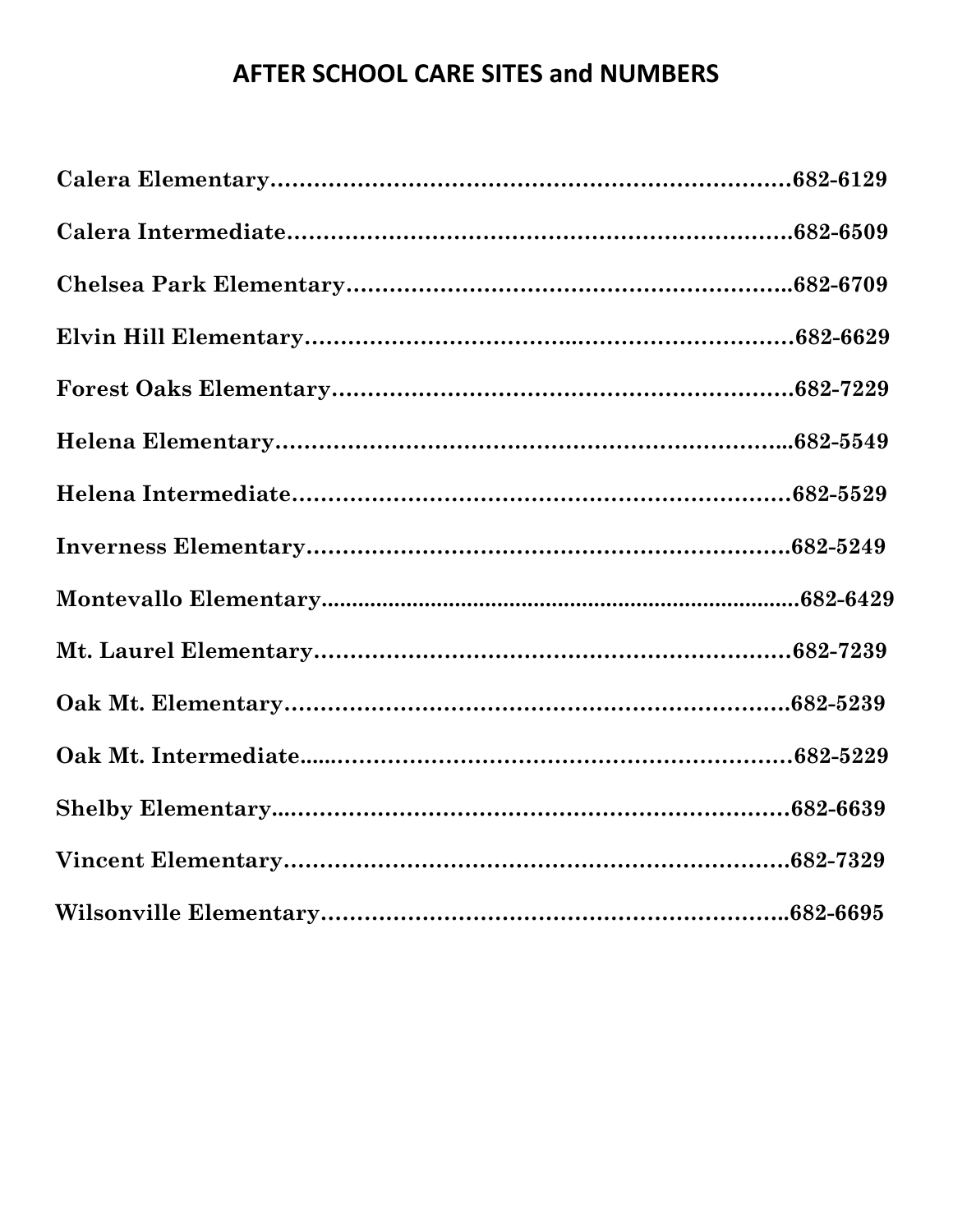#### **DAILY SCHEDULE**

**The following is an example of our After School Care Daily Schedule. Times are subject to change based on the needs of each individual site.**

- 3:00-3:30 Put things away/Snack/Clean-up/Bathroom
- 3:30-4:30 Homework Time/Playground/Bathroom
- 4:30-4:35 Divide into groups
- 4:35-5:00 Session 1 Activities (arts and crafts, games, gym, etc…)
- 5:00-5:05 Regroup
- 5:05-5:30 Session 2 Activities (arts and crafts, games, gym, etc…)
- 5:30-6:00 Bathroom/Clean-up/End of the Day Activities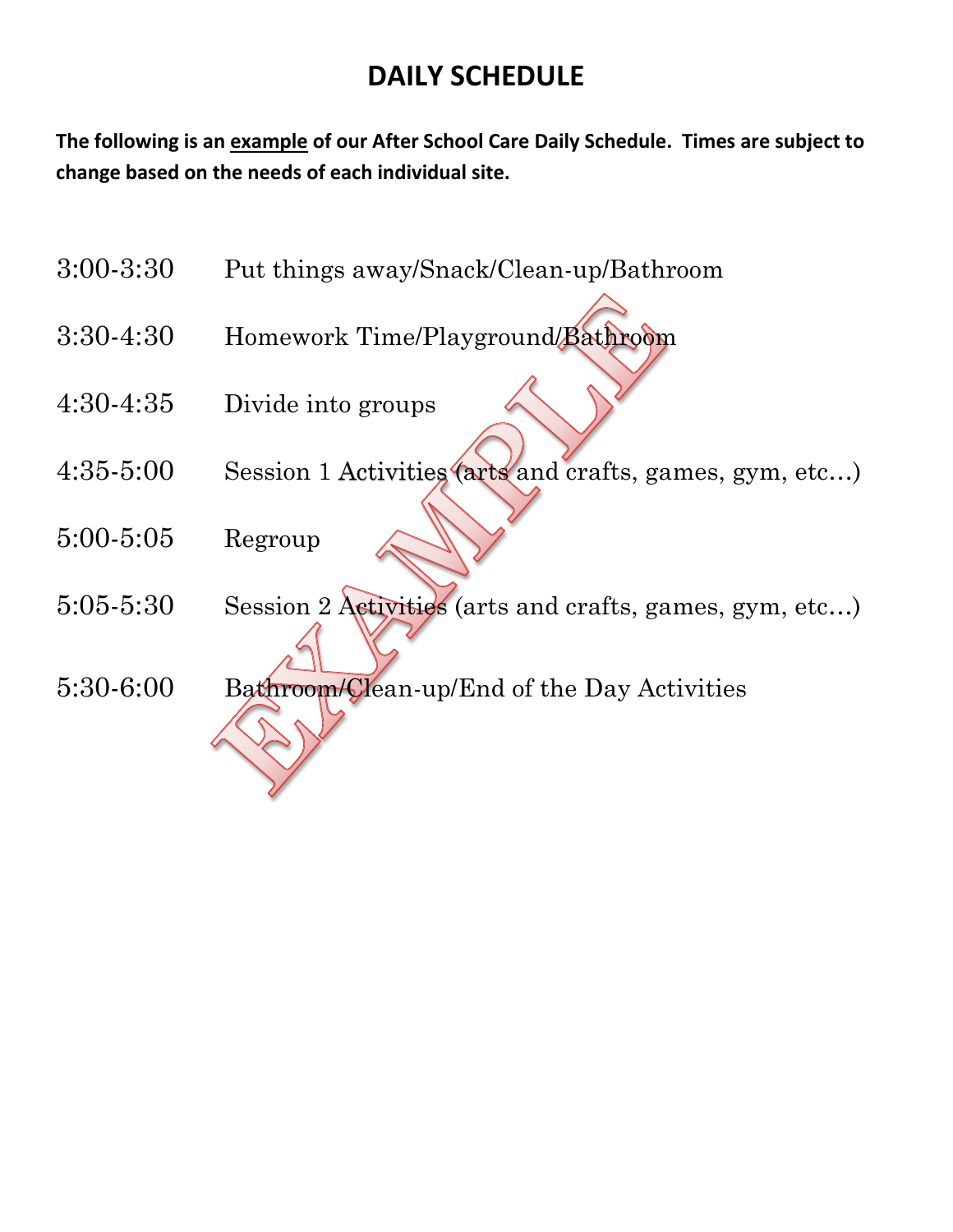## **DRESS CODE**

We ask that the children dress appropriately. Wear comfortable clothes, closed toe shoes and socks. For more specific guidelines, refer to the Shelby County Schools Code of Conduct.

## **PERSONAL BELONGINGS**

The After School Care Program is not responsible for personal belongings that are lost, damaged or stolen. We reserve the right to remove items from children that are deemed unacceptable. Retrieved items will be returned to parents. All personal belongings should be clearly labeled with the child's name. Please do not allow your child to bring important, expensive, or dangerous items. Please, no toys, games, trading cards, electronic devices, etc…unless approved in advance by the In-Charge Teacher.

## **SAFETY**

Your child's safety is of utmost importance. We have a low 15 to 1 student/counselor ratio, (Pre-K ratio is 10 to 1) which allows for on-going supervision. The staff routinely practices fire, tornado and intruder drills. Our policy also requires the staff to ID anyone who is taking a child from our care.

# **INCLEMENT WEATHER/EARLY DISMISSAL**

The After School Care Program follows the guidelines set by the Shelby County Board of Education for all Inclement Weather/Early Dismissal. If Shelby County Schools dismiss early, After School Care will not be open. Please make sure that we have current local telephone numbers to reach you via Blackboard Connect Rapid Notification System. Listen to local radio and television stations for weather conditions and closings, as it is not always possible to contact all parents. In the event of any emergency closing, you will need to make arrangements for your child to be picked up promptly.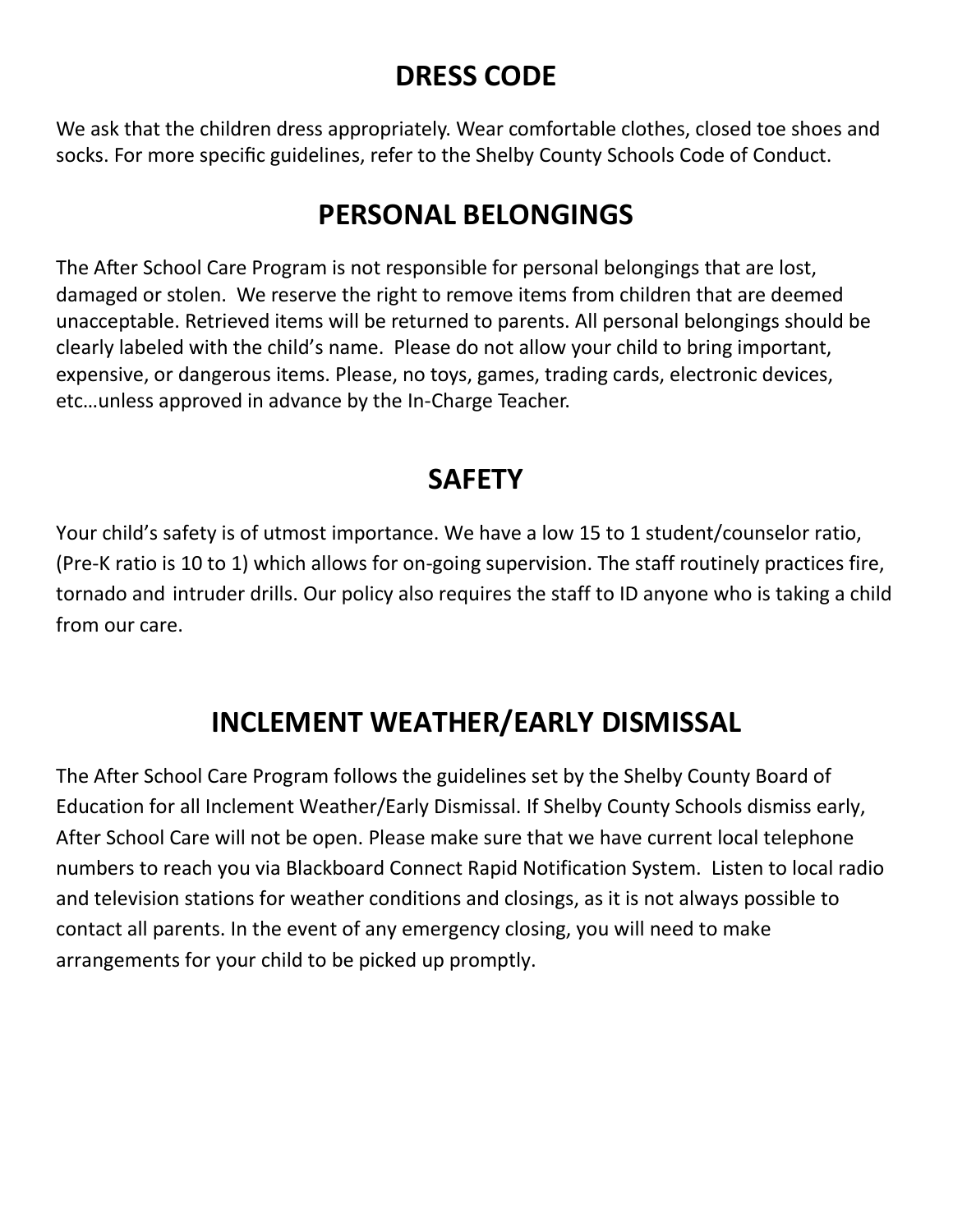#### **PAYMENT INFORMATION**

The After School Care Program offers Full Time status for the school year. Full time monthly fees are divided into 10 equal payments (Aug - May) for your convenience.

Please note:

- Sites cannot accept any form of payment
- Unpaid balances after the  $5\textdegree$  will result in a \$15.00 late fee and suspension. The child may not attend ASC until balance is paid
- Unpaid balances after the  $10<sub>th</sub>$  will result in dismissal from ASC for 1 year.
- Community Education does not prorate
- All written notification must be delivered via email (communityed@shelbyed.org or "contact us" tab on ezchildtrack) or mailed to: Community Education 601 1<sup>\*</sup> Street South, Alabaster, AL 35007.

Registration Fee: \$50.00 (Non-refundable) - Payment is due upon completion of registration.

Monthly Fees: \$200.00 (Full pay) or \$140.00 (SCBOE Employee, Reduced/Free lunch - *Proof of employment or lunch status required*)

Pre-K: \$210.00 (Full pay) or \$150.00 (SCBOE Employee, Reduced/Free lunch - Proof of employment or lunch status required)

Late Payment Fees: \$15.00 - Will be billed to account one day after payment is due.

Returned Transaction Fee: \$30.00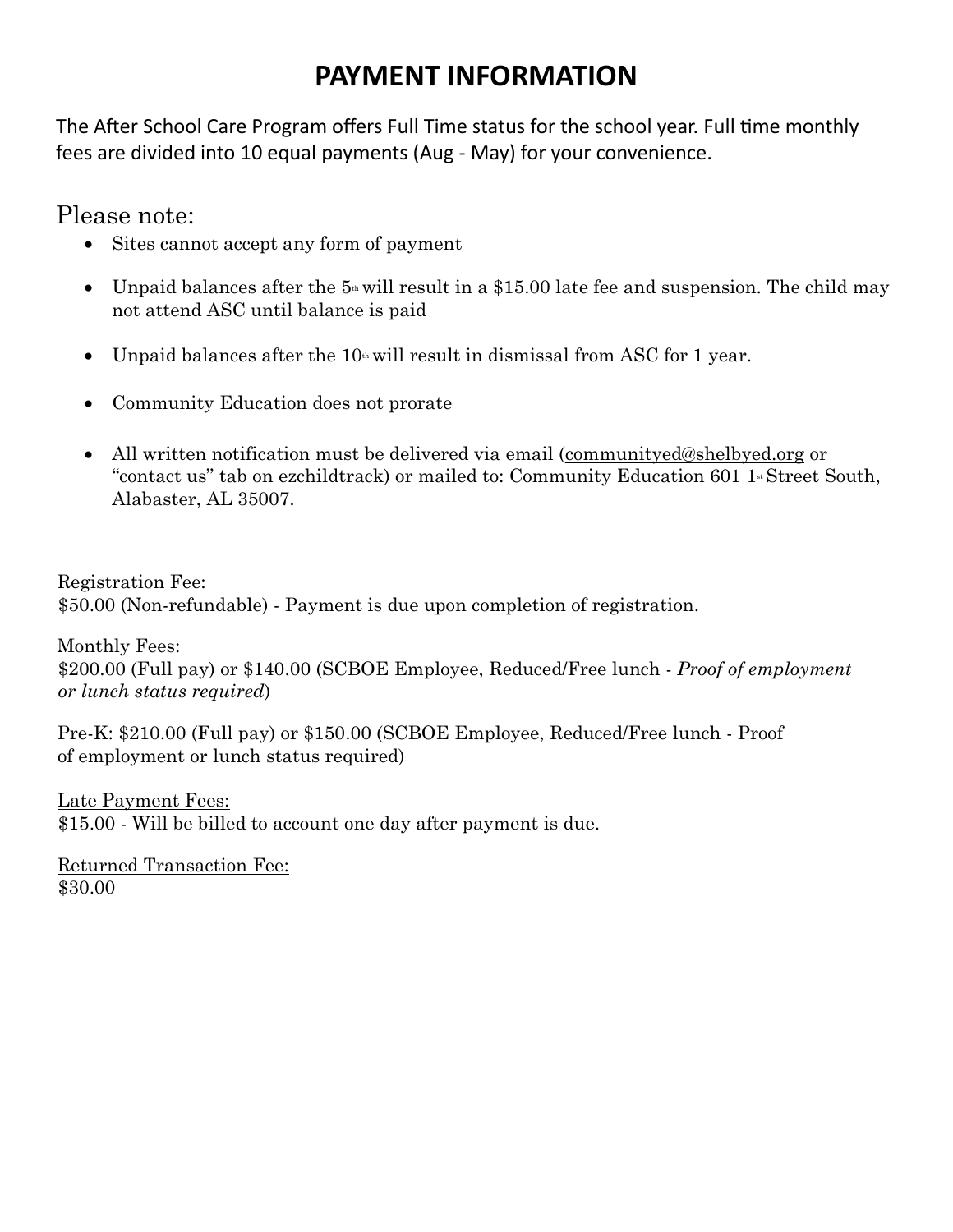## **BEHAVIOR MANAGEMENT GUIDELINES**

In order to create a positive and safe environment for all, children are expected to follow the After School Care rules. Be sure to obtain a copy from your After School Care Site. It is imperative that parents and staff work together. To accomplish this, all concerns must be brought to the attention of the In-Charge Teacher.

#### **Rule infractions will be dealt with in the following manner:**

- Time-out
- Loss of privileges
- Verbal communication with parent

#### **For significant or repeated minor offenses, written Infraction Notices will be issued to the student.**

#### **Serious offenses will result in:**

- Disciplinary Notice #1
- Disciplinary Notice #2, with possible suspension and/or Parent Conference.
- Disciplinary Notice #3, with dismissal from the program for one year. Parent may appeal this within one week of notice.

#### **Other grounds for dismissal may include:**

- Habitual tardiness in picking up children.
- Verbally abusive language by parents toward staff or children.
- Unpaid balances.
- Parents approaching or disciplining any counselor or child in our care.

#### **Please note: If your child is dismissed due to behavior issues, payment will not be refunded.**